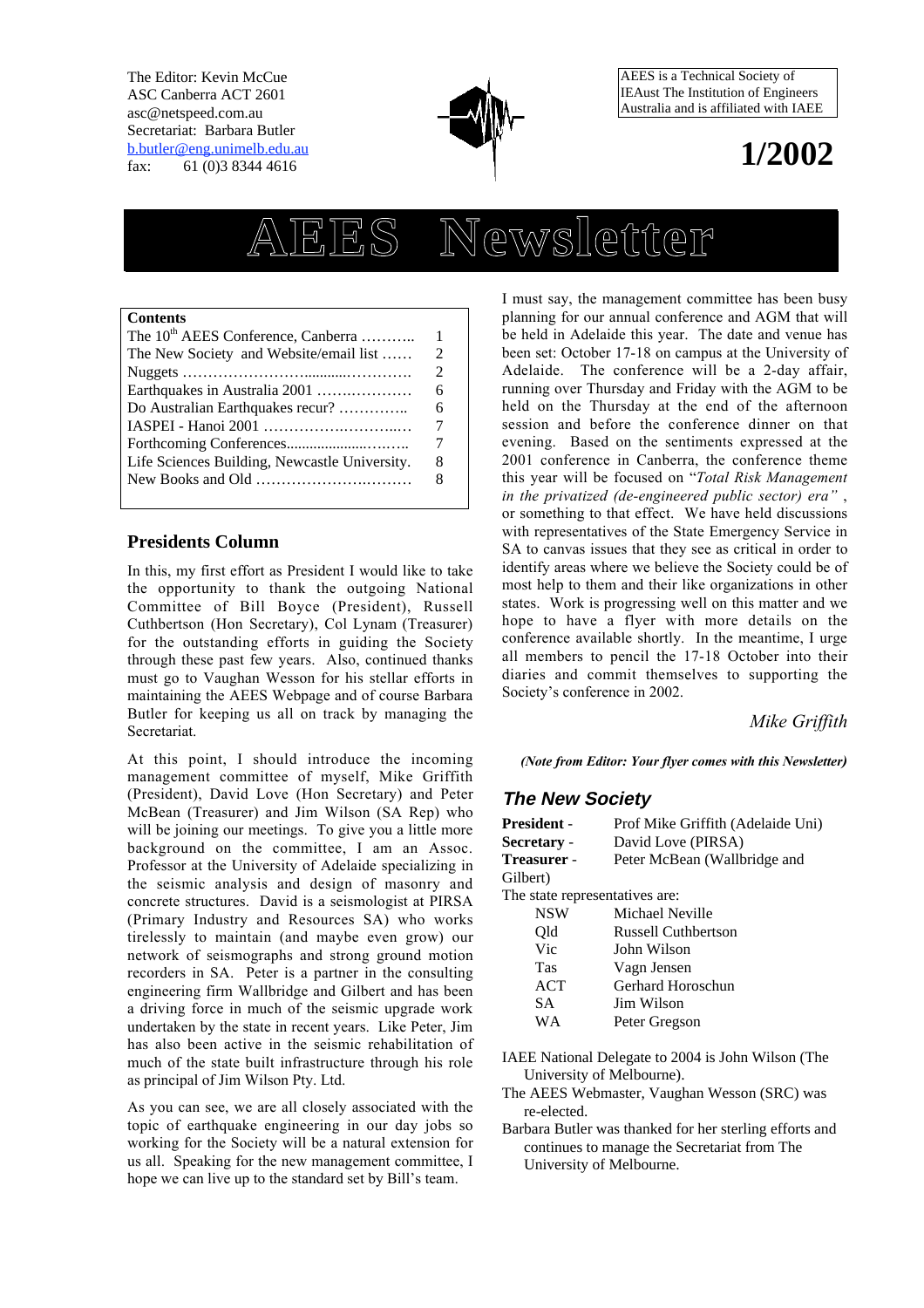#### **The Society website/email list**

Dear AEES Members,

The AEES web site is at www.aees.org.au. Any contribution from you on the following topics is most welcome

- details of interesting recent publications
- significant research projects in earthquake engineering (in Australia?)
- links to other relevant Web sites

Please send me your contributions/suggestions via email.

The AEES email list is operated by the Seismology Research Centre, Melbourne. If you would like to register please notify Vaughan Wesson vaughan@seis.com.au

Vaughan Wesson

## **AUSTRALIAN EARTHQUAKE ENGINEERING SOCIETY AGM – Canberra, 21st November 2001**

The meeting was held at the Australian Defense Force Academy.

#### **Present**:

Michael Asten, Bill Boyce (President),

Amy Brown, Barb Butler, John Berthon,

Clive Collins, Russell Cuthbertson (Secretary),

John Dossetor, Alton England, Gary Gibson,

Norm Himsley, Vagn Jensen, Trevor Jones,

Nelson Lam, David Love, Col Lynam

(Treasurer), Peter McBean, Kevin McCue,

Michael Neville, Adam Pascale,

Cvetan Sinadinovski, Mike Turnbull,

George Walker, John Wilson.

- **Apologies**: Mike Griffith, Vaughan Wesson, Gerhard Horoschun, Graham Hutchinson, Gary Huftile.
- **Previous Minutes** The minutes of the 2000 AGM in Hobart, which had been published previously in the AEES Newsletter, were distributed at the meeting and accepted as an accurate record (moved by Kevin McCue and seconded by Mike Neville).

#### **Reports**

- *President*: A report of the Executive's activities for the year was presented by Bill Boyce (see attached). Bill thanked Kevin McCue and the other members of the Conference organising committee on a successful conference, as well as other members of the outgoing Executive for their assistance.
- *Treasurer*: A report on the Society's finances was presented (see attached). There are 240 financial members. The Society now has an ABN and we are still seeking a ruling from the Australian Tax Office on our status as a charitable organization.
- *Editor*:Kevin McCue reported that he had prepared two editions of the Newsletter with a third edition hopefully being distributed before the end of the year. Kevin thanked Barb Butler for her help with the collating, printing and distributing. Geoscience Australia has assisted with the Newsletter via the provision of earthquake data. It is hoped that this assistance will continue.
- *Web editor*: Gary Gibson reported that there were still only a limited number of members on the Society's email list but that the web site had had a large number of hits.
- *Queensland chapter*Col Lynam reported on the activities of the Queensland Chapter.

#### **Future conferences**

The 2003 PCEE conference is being held in New Zealand in February 2003. Members decided to still have an AEES conference next year (2002) and in 2003. The final decision regarding the 2003 conference should be made at the next AGM.

The offer from South Australian members to host the 2002 AEES Conference in Adelaide was accepted. Melbourne has indicated its interest in hosting the 2003 conference.

#### **Election of National Committee**

As this was the third year in office the current Executive stood down. Nominations were received and after voting the following were elected.

| Executive:       |                     |  |  |  |  |  |
|------------------|---------------------|--|--|--|--|--|
| President        | Mike Griffith       |  |  |  |  |  |
| Secretary        | David Love          |  |  |  |  |  |
| Treasurer        | Peter McBean        |  |  |  |  |  |
| State reps were: |                     |  |  |  |  |  |
| Old              | Russell Cuthbertson |  |  |  |  |  |
| <b>NSW</b>       | Mike Neville        |  |  |  |  |  |
| <b>ACT</b>       | Gerhard Horoschun   |  |  |  |  |  |
| Vic              | John Wilson         |  |  |  |  |  |
| Tas              | Vagn Jensen         |  |  |  |  |  |
| SА               | Jim Wilson          |  |  |  |  |  |
| WA               | Peter Gregson       |  |  |  |  |  |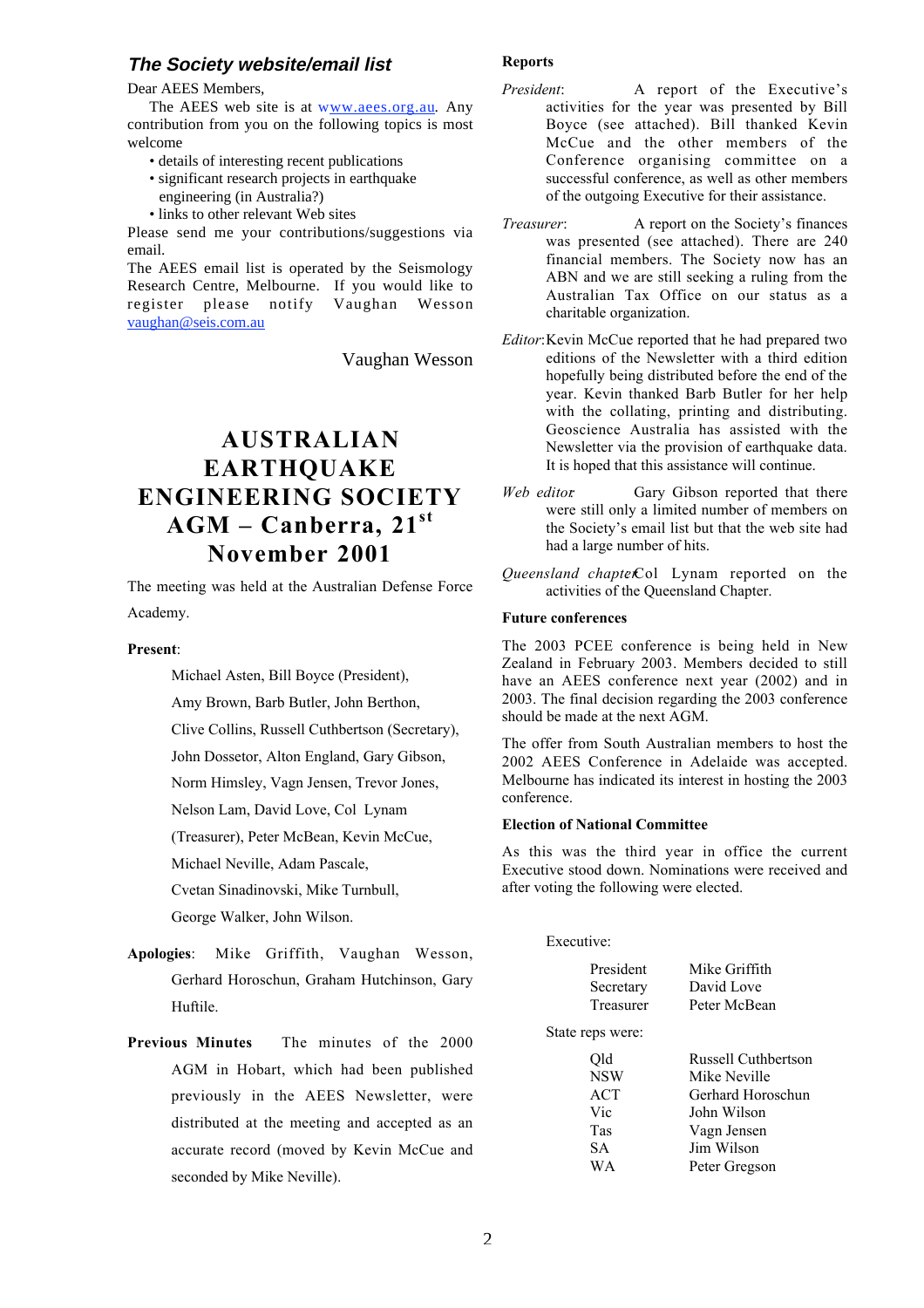#### **General Business**:

- *Register of engineers for post-earthquake response assistance*: A letter to EMA elicited no support for our proposal and Bill Boyce suggested that we let the matter rest unless the new Executive decided to pursue the matter further. Some members expressed the view that it should be kept on the agenda and should be looked into by the new Executive.
- *Student Research Scholarships*: Kevin McCue expressed disappointment that there was no scholarship awarded this year and said it was a matter that the Society needs to support. Bill Boyce replied that the scholarship should only be awarded to candidates that the judges deemed were worthy.
- *Conference proceedings:* The limitation on the length of extended abstracts in the Conference Proceedings (5 pages) was discussed. Some members expressed the view that longer papers should be allowed. The possibility of the Proceedings being published via CD or via the Internet was discussed. The possibility of publishing a Society journal was also discussed.

Kevin McCue moved a vote of thanks to the outgoing Executive for its active involvement over the past three years and for the instigation of several new initiatives.

#### **Earthquakes in Australia ML≥2.5 or felt**

#### **December 2001 – April 2002 \*\***

The following extract from the Australian earthquake database was supplied by Geoscience Australia. It includes data from the Seismology Research Centre Victoria, Primary Industries and Resources SA, and Universities of Tasmania and Queensland.

The largest event is the M7.1 mid-ocean ridge earthquake south of the Nullarbor that was reported felt in SW WA. The most interesting events listed are the swarm of earthquakes at Burakin WA with three M5+ events. These were widely felt but caused no damage. Swarms normally fade out over months but this is an unusual one for the size and total number of events, three M5+ events and more than 10,000 recorded to April. Some seismologists believe that a larger event is imminent (see article P4).

Many of the listed earthquakes were felt, in WA, SA, Tasmania, Victoria and NSW. The largest magnitude of 5.2 is about the once-per-year event magnitude for Australia.

| Date | Time     | Lat   | Long   | ML  | Place          |
|------|----------|-------|--------|-----|----------------|
| 2001 |          |       |        |     |                |
| Dec  |          |       |        |     |                |
| 01   | 220905.  | 12.97 | 122.59 | 3.4 | Timor Sea      |
| 06   | 173106.9 | 31.9  | 138.42 | 3.1 | Hawker SA*     |
| 06   | 201011.  | 28.71 | 148.82 | 2.9 | Thallon Old    |
| 07   | 002223   | 37.55 | 119.76 | 2.6 | Southern Ocean |
| 07   | 213848.  | 35.24 | 123.69 | 2.9 | Southern Ocean |

| 12           | 140235  | 42.85 | 124.65 | 7.1 | S of Australia     |
|--------------|---------|-------|--------|-----|--------------------|
| 12           | 004326  | 28.63 | 139.12 | 3.1 | Etadunna Area SA   |
| 14           | 212612. | 36.8  | 150.97 | 2.8 | Tasman Sea         |
| 16           | 203857. | 37.12 | 147.15 | 3.4 | Mt St Bernard      |
|              |         |       |        |     | $Vic*$             |
| 18           | 44751.6 | 31.38 | 117.68 | 2.6 | Kellerberrin WA*   |
| 21           | 30743.4 | 33.89 | 148.33 | 3.6 | Grenfell NSW       |
| 21           | 115946. | 30.53 | 117.04 | 2.7 | <b>Burakin WA</b>  |
| 25           | 50349.7 | 30.54 | 117.06 | 2.6 | W Burakin WA       |
| 25           | 005649  | 30.53 | 117.08 | 4.0 | Burakin WA*        |
| 25           | 050628  | 30.55 | 117.03 | 3.5 | W Burakin WA*      |
| 25           | 051054  | 30.53 | 117.05 | 3.6 | Burakin WA*        |
| 25           | 93123.3 | 30.56 | 117.03 | 2.6 | Burakin WA         |
| 26           | 185444. | 31.38 | 117.69 | 3.1 | Kellerberrin WA    |
| 26           | 185838. | 30.52 | 117.04 | 3.5 | Burakin WA         |
| 28           | 163136. | 30.56 | 117.06 | 4.5 | Burakin WA*        |
| 28           | 220303. | 30.54 | 117.04 | 3.4 | Burakin WA         |
| 29           | 162150. | 30.55 | 117.05 | 2.7 | Burakin WA         |
| 30           | 80201.7 | 19.64 | 133.84 | 2.9 | Tennant Ck NT      |
| 30           | 81252.3 | 19.66 | 133.83 | 2.7 | Tennant Ck NT      |
| 31           | 74812.5 | 37.38 | 144.98 | 2.7 | Wallan VIC         |
| 2002         |         |       |        |     |                    |
| Jan          |         |       |        |     |                    |
| 03           | 11315.9 | 30.55 | 117.07 | 2.6 | <b>Burakin WA</b>  |
| 05           | 145142. | 38.32 | 140.75 | 3.6 | Mt Gambier SA*.    |
| 08           | 234958. | 30.54 | 117.03 | 2.7 | <b>Burakin WA</b>  |
| 10           | 151950. | 30.54 | 117.06 | 3.3 | <b>Burakin WA</b>  |
| 10           | 191707. | 30.55 | 117.07 | 3   | Burakin WA*        |
| 21           | 193427. | 30.56 | 117.07 | 3   | Burakin WA.        |
| 22           | 91802.8 | 36.35 | 144.78 | 3.3 | Rochester Vic      |
| 22           | 081451. | 30.54 | 117.05 | 2.7 | <b>Burakin WA</b>  |
| 31           | 013605  | 30.55 | 117.08 | 2.7 | Burakin WA         |
| Feb          |         |       |        |     |                    |
| 02           | 003440  | 29.32 | 119.23 | 2.6 | Lake Barlee WA     |
| 02           | 034447  | 30.57 | 117.01 | 2.6 | Burakin WA         |
| 05           | 175148  | 17.46 | 122.32 | 3.5 | Broome WA.         |
| 06           | 044823  | 22.79 | 120.41 | 3.7 | Pilbara WA.        |
| 07           | 124857  | 40.36 | 143.89 | 4.5 | Near King Is. Felt |
|              |         |       |        |     | at Currie, Burnie, |
|              |         |       |        |     | The Nut, Smithton, |
|              |         |       |        |     | Hellyer Beach,     |
|              |         |       |        |     | Montagu, Strahan   |
| 07           | 233610  | 40.89 | 143.55 | 3.5 | Near King Is       |
| 09           | 83458.5 | 34.04 | 148.11 | 2.7 | Grenfell NSW       |
| $11\,$       | 213314. | 29.18 | 136.47 | 3.3 | W Lake Eyre, SA    |
| 14           | 132720. | 34.44 | 150.65 | 3.9 | Avon Dam NSW       |
|              |         |       |        |     | Felt by many in    |
|              |         |       |        |     | Sydney and         |
|              |         |       |        |     | Wollongong         |
| 13           | 003230  | 30.55 | 117.02 | 3.0 | Burakin WA         |
| 13           | 003315  | 30.57 | 117.00 | 3.1 | <b>Burakin WA</b>  |
| 13           | 164310  | 30.53 | 117.05 | 2.6 | <b>Burakin WA</b>  |
| 24           | 182901  | 31.4  | 138.59 | 3.1 | Parachilna SA      |
| 24           | 202818. | 30.53 | 117.05 | 2.9 | Burakin, WA        |
| 25           | 063908  | 30.52 | 117.06 | 2.7 | <b>Burakin WA</b>  |
| 25           | 173717  | 30.53 | 117.06 | 3.5 | <b>Burakin WA</b>  |
| 27           | 073524  | 30.51 | 117.08 | 2.6 | <b>Burakin WA</b>  |
| 27           | 114715  | 34.42 | 148.64 | 3.0 | Boorowa NSW        |
| 28           | 033915  | 30.51 | 117.06 | 2.6 | Burakin WA.        |
| <b>March</b> |         |       |        |     |                    |
| 01           | 184745  | 30.49 | 117.06 | 3.1 | Burakin WA.        |
| 01           | 153828. | 31.75 | 138.49 | 2.6 | Hawker SA          |
| 03           | 094429  | 30.50 | 117.06 | 2.9 | <b>Burakin WA</b>  |
| 04           | 075021  | 33.82 | 147.30 | 2.7 | West Wyalong       |
|              |         |       |        |     | <b>NSW</b>         |
| 05           | 014739  | 30.49 | 117.10 | 5.1 | Burakin WA.        |
|              |         |       |        |     | Widely felt in     |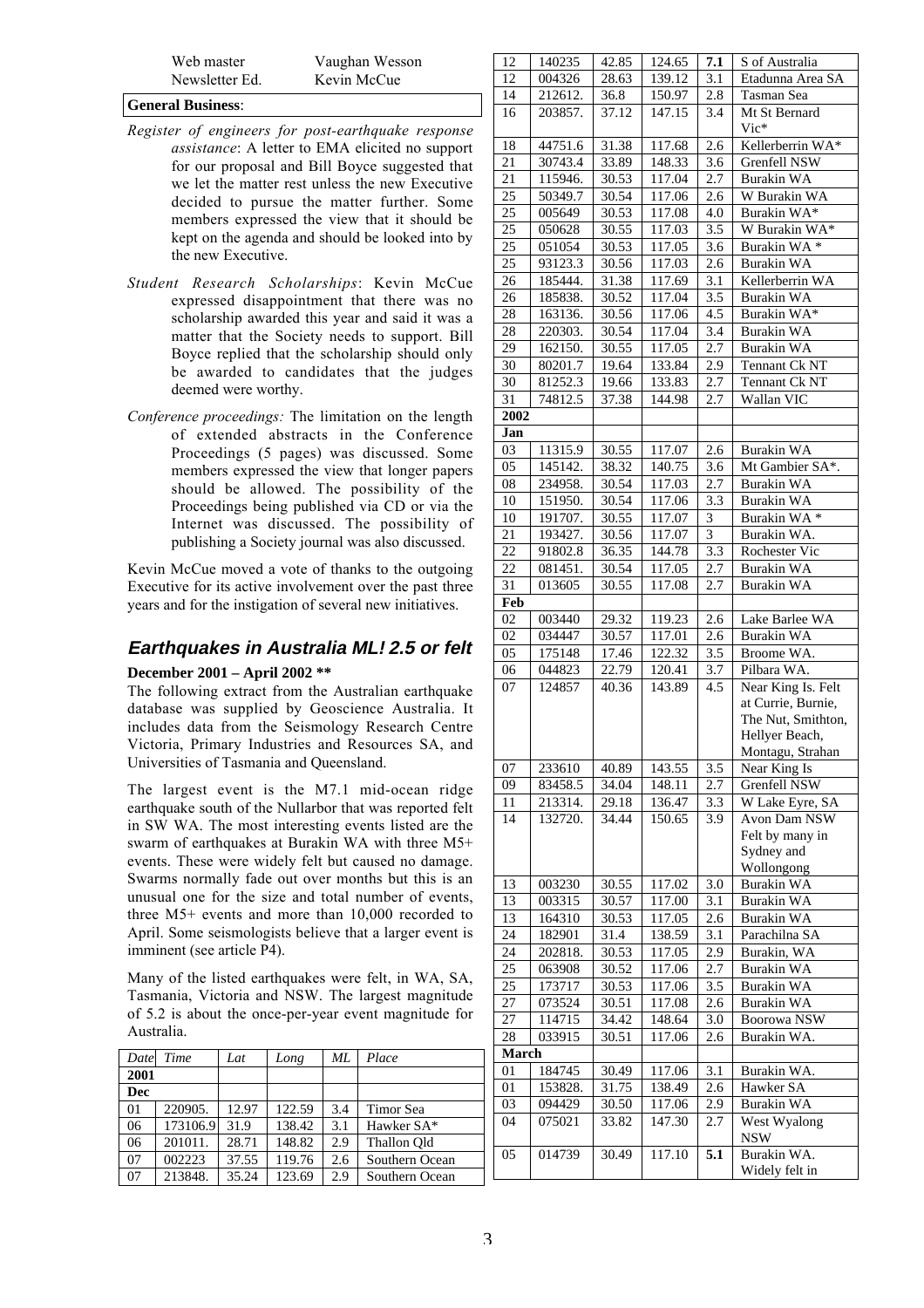|                 |         |       |        |                  | southwest WA,           |
|-----------------|---------|-------|--------|------------------|-------------------------|
|                 |         |       |        |                  | and in tall             |
|                 |         |       |        |                  | buildings in Perth.     |
|                 |         |       |        |                  | Minor damage            |
|                 |         |       |        |                  | near Burakin            |
| 05              | 032957  | 30.50 | 117.08 | 4.6              | Burakin WA * I          |
| 05              | 20803.1 | 30.50 | 117.06 | 2.8              | <b>Burakin WA</b>       |
| 05              | 124126. | 30.51 | 117.06 | 2.9              | <b>Burakin WA</b>       |
| 17              | 10959.8 | 27.54 | 125.39 | 3.3              | Great Victoria          |
|                 |         |       |        |                  | Desert, WA              |
| 17              | 75027.6 | 33.87 | 148.74 | 2.9              | Cowra NSW*              |
| 19              | 30717.6 | 37.08 | 137.81 | 3.2              | S Macdonnell            |
|                 |         |       |        |                  | Peninsula SA.           |
| 20              | 114704. | 30.51 | 117.06 | 3.2              | <b>Burakin WA</b>       |
| 20              | 221740. | 30.50 | 117.06 | 2.6              | <b>Burakin WA</b>       |
| 20              | 223250. | 30.51 | 117.04 | 2.6              | <b>Burakin WA</b>       |
| 21              | 51028.8 | 30.48 | 117.08 | 2.8              | Burakin WA              |
| 21              | 213945. | 30.50 | 117.07 | $2.\overline{9}$ | <b>Burakin WA</b>       |
| 22              | 32545.9 | 30.51 | 117.06 | 3.1              | <b>Burakin WA</b>       |
| 22              | 32459.7 | 30.50 | 117.08 | 3.3              | Burakin WA*.            |
| 23              | 131622. | 30.52 | 117.09 | 5.1              | Burakin, WA             |
| 23              | 142047. | 30.51 | 117.06 | 3.5              | <b>Burakin WA</b>       |
| 24              | 115649. | 26.72 | 131.75 | 3.5              | Musgrave R SA           |
| 24              | 191333. | 26.80 | 131.71 | 3.1              | Musgrave R SA           |
| 24              | 192706. | 30.52 | 117.07 | 3.0              | <b>Burakin WA</b>       |
| 25              | 75213.6 | 22.97 | 131.04 | 2.6              | Newhaven NT             |
| 25              | 54442.4 | 30.52 | 117.07 | 3.7              | <b>Burakin WA</b>       |
| 27              | 150128. | 30.54 | 117.08 | 3.1              | <b>Burakin WA</b>       |
| $\overline{30}$ | 31003.6 | 19.86 | 134.07 | 3.0              | Tennant Ck NT           |
| $\overline{30}$ | 55820.5 | 30.53 | 117.1  | 2.8              | <b>Burakin WA</b>       |
| 30              | 223942. | 30.53 | 117.06 | 3.3              | <b>Burakin WA</b>       |
| 30              | 211546. | 30.53 | 117.11 | 5.2              | Burakin, WA*            |
| <b>April</b>    |         |       |        |                  |                         |
| 03              | 120648. | 30.52 | 117.07 | 3.5              | Burakin WA              |
| 05              | 191031. | 25.12 | 112.15 | 4.1              | Shark Bay WA            |
| 06              | 113558. | 26.35 | 114.45 | 2.8              | <b>SE</b> Carnarvon     |
|                 |         |       |        |                  | WA*                     |
| 07              | 64103.8 | 32.96 | 138.27 | 2.8              | <b>Wilmington SA</b>    |
| 07              | 44830.7 | 30.53 | 117.06 | 2.8              | <b>Burakin WA</b>       |
| 08              | 214023  | 35.44 | 148.52 | 2.8              | Talbingo NSW            |
| 09              | 221900. | 16.06 | 120.12 | 3.6              | <b>Rowley Shoals</b>    |
|                 |         |       |        |                  | WA                      |
| $\overline{15}$ | 70405.9 | 30.56 | 117.07 | 2.6              | Burakin, WA             |
| 13              | 3717    | 26.48 | 137.71 | 3.0              | Poeppel Corner SA       |
| 11              | 214911  | 19.75 | 133.91 | 3.1              | Tennant Ck NT           |
| 16              | 160126  | 23.02 | 129.96 | 3.4              | <b>Mount Redvers NT</b> |
| 18              | 180207  | 30.53 | 117.06 | 3.8              | <b>Burakin WA</b>       |
| 15              | 224454. | 23.15 | 130.04 | 3.4              | Mt Redvers NT           |

\* felt \*\* apologies for the lack of date order

*The AEES subscription year is the fiscal year. It is expensive to send each member an individual reminder that fees are due so please help us by sending your subscription for 2001/2002 to AEES if you haven't already done so (attn: Barbara Butler, Civil and Environmental Engineering Dept, Melbourne University Parkville Vic 3052) or renew through IEAust's annual subscription system by marking AEES your preferred Society. If you change address or if you know a member who is not receiving the newsletter please advise the Secretary or Barbara.*

\_\_\_\_\_\_\_\_\_\_\_\_\_\_\_\_\_\_\_\_\_\_\_\_\_\_\_\_\_\_\_\_\_\_\_\_\_\_\_\_\_\_\_

#### **News**

#### **Moderate earthquakes strike WA and Eastern US**

**WA** Seismologists and State Emergency Services staff are excited but puzzled by a swarm of earthquakes occurring near Burakin WA, a small wheat-belt town about 200 km NE of Perth. The largest of the series to date was a magnitude 5.2 earthquake on 30 March, slightly larger than those on 5 and 23 March (see list).

Analysts at GA have counted more than 10,000 events in the swarm to April, and seismograms of many of them have a characteristic depth phase  $S_G$  indicative of a depth in the upper 3 to 4 km of the crust ie very shallow.

Burakin is just 20km north of Cadoux, struck by a magnitude Ms 6.2 earthquake on 2 June 1979, and 120 km north of Meckering, scene of the Ms6.8 earthquake on 14 October 1968.

Swarms are enigmatic; they start without warning, have no recognisable structure of energy release, unlike the well known foreshock, mainshock, aftershock sequence, and the energy level cannot be forecast at the beginning of the swarm.

**EUS** (reported by the USGS) The Eastern US was struck by a moderate magnitude ML 5.1 earthquake on 20 April 2002 at 10:50 UTC. The 5 km deep earthquake was about 205 km N of Albany New York. Some roads, bridges, chimneys and water mains damaged in Clinton and Essex Counties. Many buildings in the area had cracked walls and foundations, broken windows and small items knocked from shelves. Maximum intensity VII at Au Sable Forks. Felt from New Brunswick and Maine to Ohio and Michigan and from Ontario and Quebec to Maryland A bridge was damaged at Jay, there was road damage at Keeseville and a chimney was damaged at Lake Placid. This earthquake was about the same size as the Blue Mountain Lake earthquake on October 7, 1983.

This earthquake occurred in the northeastern part of New York State, an area that experiences moderatesized but infrequent seismic activity. Although earthquakes occur on geologic faults, in the northeastern U.S. it is difficult to assign an earthquake to a particular fault because they rarely cause surface rupture.

The most recent nearby earthquake of note occurred 80 km to the southwest, a magnitude 5.1 event in 1983. The largest historic earthquake in the northeastern region of the U.S. and nearby parts of Canada had an estimated magnitude of 7. It occurred near Charlevoix, Quebec in 1663, 425 km to the northeast of this latest event.

**Comment** The similarity in the historical seismicity of SW WA and NE New York is striking although the written history of New York is longer than that of WA.

Comparison of the published computed hazard in each locality then is interesting. In the SW Seismic Zone, the computed 2500 yr pga varies from about 0.2 to 0.4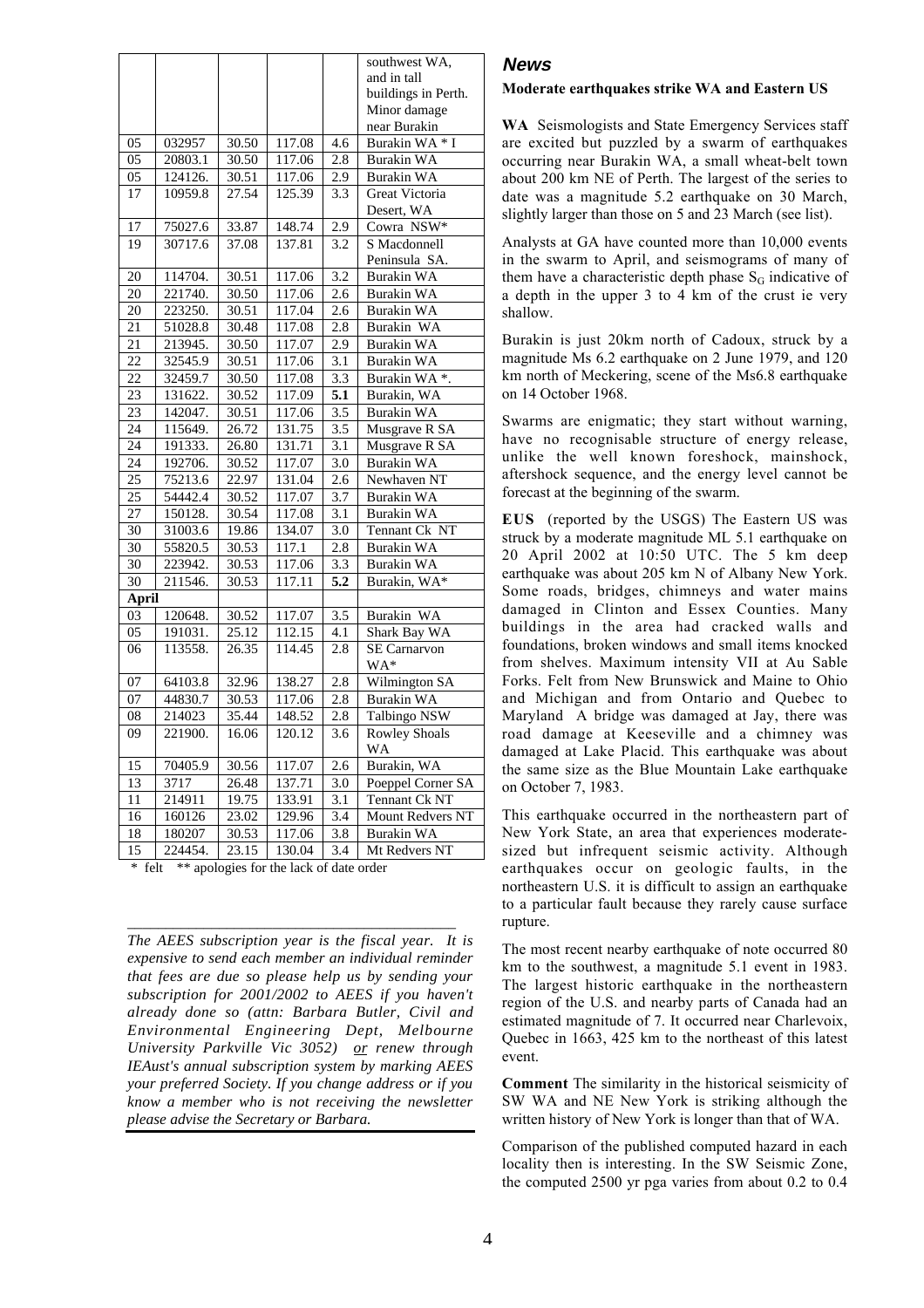g within 100 km of Meckering. (The AS1170.4 475 yr pga x 1.9)

In the EUS the computed pga varies from 0.2 to 0.4 g within 100 km of their historical largest event.

(http://neic.usgs.gov/neis/bulletin/neic\_deam\_z.html)

As expected from the thumbnail sketch of historical seismicity above, the computed hazard in these two intraplate regions is near enough identical which is some comfort to the hazard analysts.

#### **Recent fault investigation in Vic/NSW**

In April this year SRC's Amy Brown and Gary Gibson led a multi disciplinary team to investigate a Recent fault scarp cutting across the riverland in the Echuca/Deniliquin region of northern Victoria and southern NSW.

Geoscience Australia contributed the services of Dan Clark and Mark Leonard and invited Russ Van Dissen over from GNS New Zealand. The ASC's Kevin McCue was there and Mike Sandiford and Brad Smith from Monash University spent a day on site to collect soil samples for dating.

The idea was to investigate the nature of faulting and try to narrow down estimates of the time of occurrence, considered to be between 7000 and 13000 yrs ago.

Norm Brown proved a very skilled operator of his 12 ton excavator, digging a 30 m long battered 4m deep trench and two 6 m deep pits 20 m off either end. It was a surprisingly huge hole when finished. The property and owners would have been pleased with the pit closure, so neat and tidy.

Gary Gibson and Graham Granger from RMIT University had run several electromagnetic traverses across the fault a week or so previously in an attempt to locate the subsurface fault relative to the obvious surface scarp. Erosion was expected to have cut back the scarp an unknown distance.

Results will be published in a later Newsletter.

#### **FORTHCOMING CONFERENCES**

1 - 5 July 2002 16<sup>th</sup> Australian Geological Convention Expanding Horizons. Adelaide Convention Centre www.16thagc.gsa.org.au

**9 - 12 July 2002** Western pacific Geophysics Meeting, Wellington, New Zealand

www.agu.org/meetings

 $\cdot$ **21** - **25 July 2002** 7<sup>th</sup> US National Conference on Earthquake Engineering, Boston USA.

• 9 - 13 September 2002 The 12<sup>th</sup> European

Conference on Earthquake Engineering, Barbican Centre London.

• **3 – 6 Oct 2002** HAZARDS 2002 SYMPOSIUM 9th INTERNATIONAL SYMPOSIUM ON NATURAL AND HUMAN-MADE HAZARDS Disaster Mitigation in The Perspective of the New Millennium, Antalya, Turkey

We would like to inform you that HAZARDS 2002 is about geological, meteorological, hydrological, marine, and human-made hazards. Contacts at: http://www.hazards2002.metu.edu.tr

•**16 - 19 September 2002** 3rd International Conference

on Continental Earthquakes. www.icce.ac.cn

**13 - 15 February 2003** Pacific Conference on Earthquake Engineering. Christchurch New Zealand. (closing dates for abstracts – April 2002). www.nzsee.co.nz/pcee

### **NEW BOOKS (& OLD) / REPORTS**

Australian Seismological Report - 1998 Record 2002/1 AGSO Sales Centre ph: 02 6249 9519, fax: 02 6249 9982